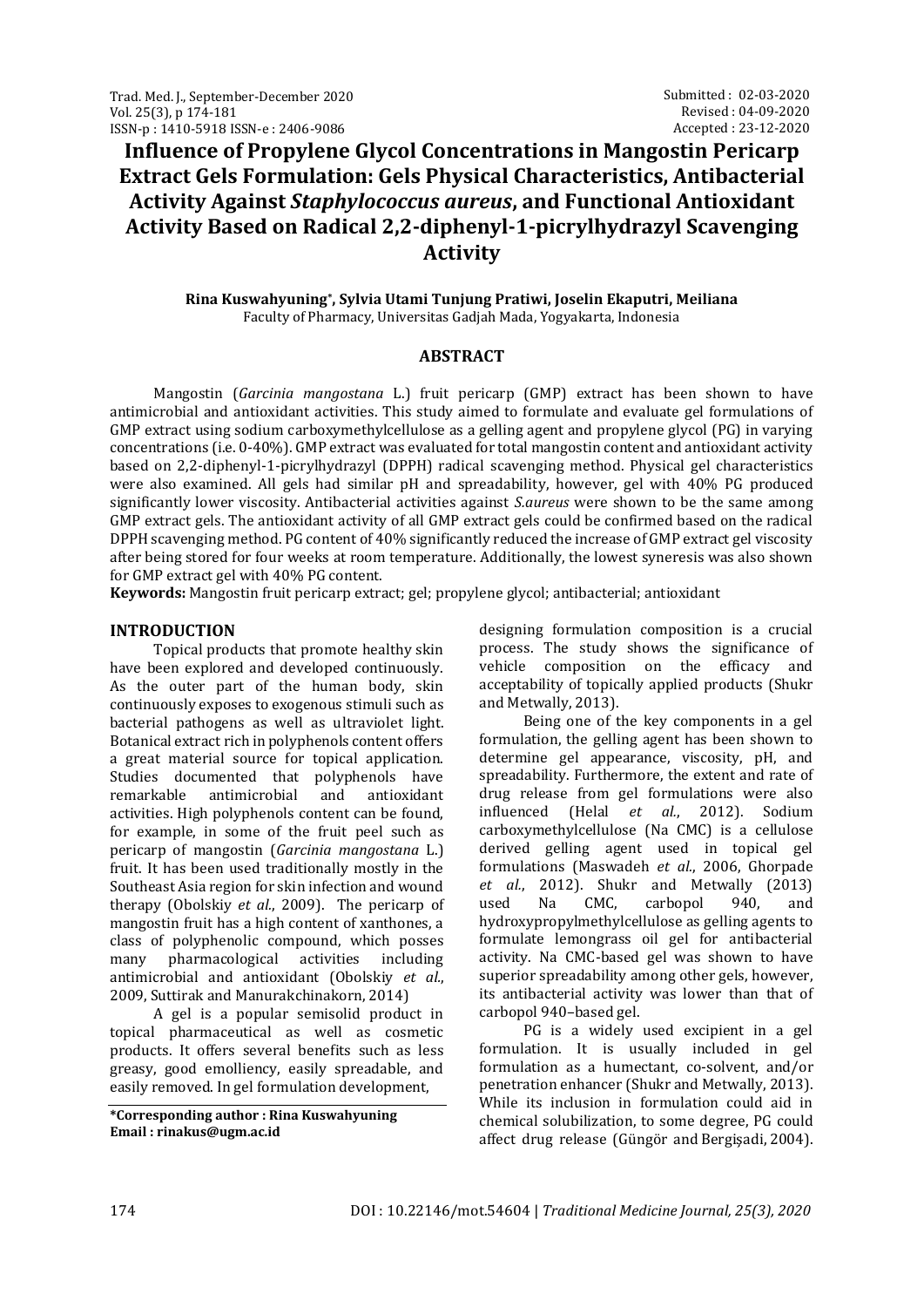| <b>Formulation</b>               | Gel Compositions (%) |      |      |      |
|----------------------------------|----------------------|------|------|------|
|                                  |                      |      |      | F4   |
| Mangostin fruit pericarp extract | 20                   | 20   | 20   | 20   |
| Sodium carboxymethylcellulose    |                      |      |      |      |
| Propylene glycol                 |                      | 10   | 20   | 40   |
| Methylparaben                    | 0.10                 | 0.10 | 0.10 | 0.10 |
| Water                            | 77 9                 | 679  | 57.9 | 37.9 |

Table I. GMP extract gel composition

Lower antibacterial activity of Na CMC-based gel containing PG has been reported (Shukr and Metwally, 2013). PG concentration in topical gel needs to be carefully chosen.

This research aimed to formulate GMP extract gel using Na CMC as the gelling agent and to evaluate the influence of gel composition varying in PG concentrations. Physical gel characteristics i.e. visual homogeneity, pH, viscosity, spreadability, and syneresis were examined. The influence of PG content in GMP extract gels on their antimicrobial activity was investigated using *Staphylococcus aureus* as the microbial model. Additionally, since GMP extract has been reported to have antioxidant activity, the functional antioxidant activity of GMP extract and the gels were also tested based on DPPH radical scavenging activity method. Changes in gel physical characteristics were followed after 4 weeks of storage at room temperature.

# **METHODOLOGY**

## **Materials**

Dried Garcinia Mangostana Pericarp (GMP) extract was extracted using 70% ethanol (batch number 111PP01.2 purchased from PT. Borobudur Plant). The  $\alpha$ -mangostin (analytical grade, purity of 96%) and 2,2-diphenyl-1-picrylhydrazyl radical (DPPH) were bought from Sigma Aldrich. Ethanol and methanol were analytical grade & purchased from E Merck. *Sodium Carboxymethylcellulose* (Na CMC), propylene glycol (PG), methylparaben*,* were pharmaceutical grade and purchased from the local store (local supplier).

#### **Methods**

#### **Quantification total mangostin in GMP extract**

Mangostin in GMP extract was quantified based on the UV spectrophotometry method (Pothitirat and Gritsanapan, 2008, Aisha *et al.*, 2013). Briefly, the calibration curve was made using α-mangostin as a reference.  $α$ -mangostin was weighed and diluted with methanol to make a concentration of 200 µg/mL. From this stock solution, a range of α-mangostin concentrations of

 $0.20$ -12,00  $\mu$ g/mL was made. The absorbance of each concentration was made at a maximum wavelength (320 nm). GMP extract was weighed (200 mg), added with PG in a volumetric flask to make a volume of 10 mL and sonicated (15 min). The sample was taken, diluted 250-times with methanol, and the absorbance was measured at the maximum wavelength (Kuswahyuning *et al.*, 2019).

#### **GMP extract gel formulations**

GMP extract gels composition is presented in Table I. Dry GMP extract was added with water (F1) or PG (F2, F3, and F4) then mixed and sonicated. Na CMC, which had been hydrated overnight, stirred and added with methylparaben and water. GMP extract dispersion was slowly added to the gel base with continuous stirring (750 rpm, 10 min). Four GMP extract formulations with composition similar to Table I but without a gelling agent (Na CMC) were also made for antibacterial test purpose, namely FWG1 FWG2, FGW3, and FWG 4.

#### **Antioxidant activity based on radical DPPH scavenging method**

GMP extract antioxidant activity was evaluated based on a previously published study (Kuswahyuning *et al.*, 2019). Briefly, GMP extract was prepared at concentrations of  $2-27 \mu g/ml$ . Sample (0.1 ml) was added with ethanol (1 ml), acetate buffer pH 5.5 (1 ml), and ethanolic DPPH solution (0.4 mM 0.5 ml). The reaction mixture was measured after 30 min at the maximum wavelength (522 nm). The result was expressed as concentration GMP extract that result in 50% radical DPPH scavenging activity (IC<sub>50</sub>).

GMP extract gels were also assessed using radical DPPH scavenging activity. The gel was weighed (100 mg) and added with 20% ethanol to make a volume of 10 ml. Following appropriate dilution (5-times), sample (0.1 ml) was tested for DPPH scavenging activity as described above. The final concentration of GMP extract in the reaction medium was 9.6.10-3 mg/ml. GMP extract as raw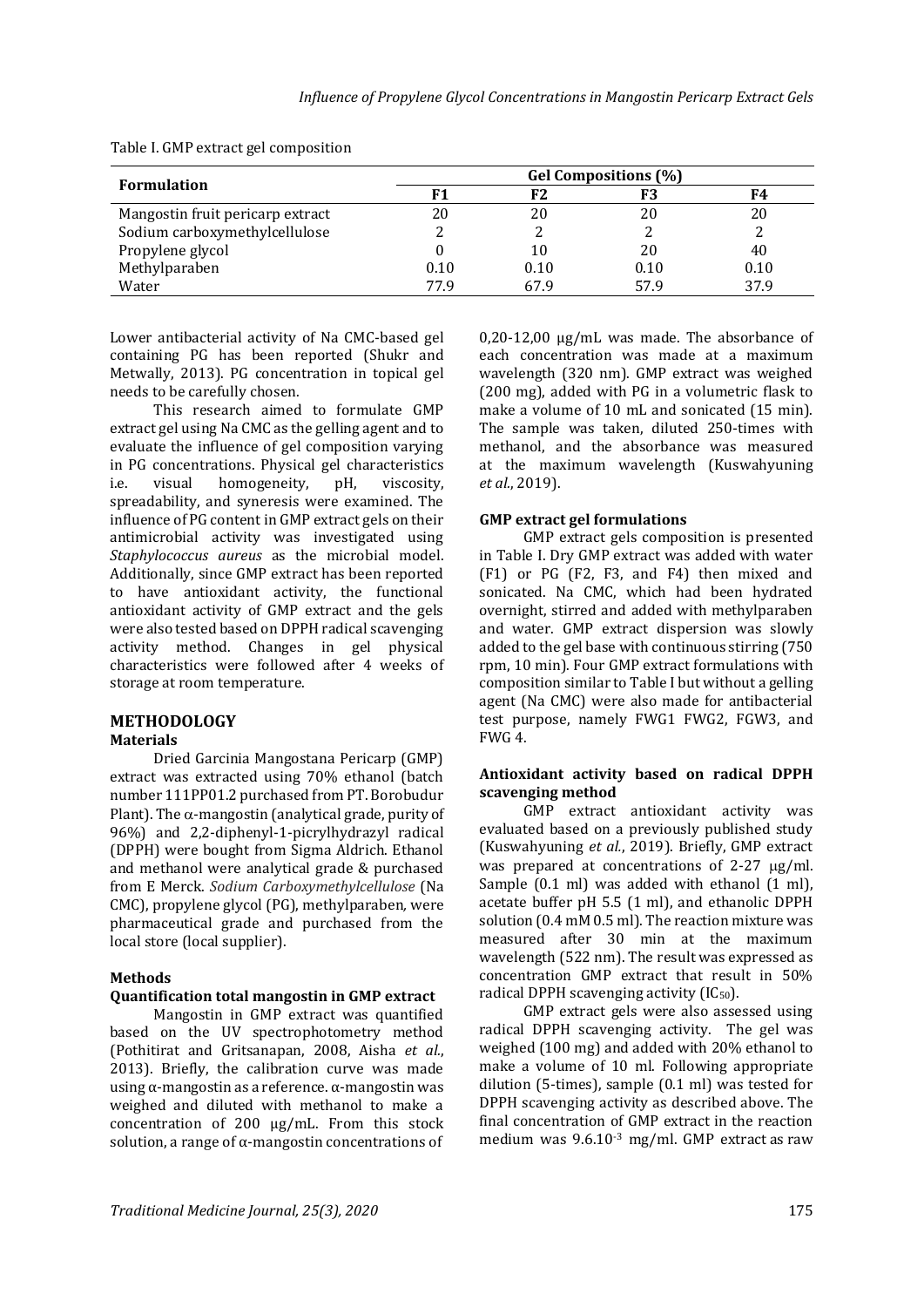material was also tested as the method above. Additionally, the GMP extract-free formulation was also tested.

#### *In vitro* **antibacterial activity**

*Staphylococcus aureus* was incubated in a sterile Nutrient Broth (NB) at 37oC for 24 h. *S. aureus* was diluted with NB to make a concentration of 1 x 10<sup>7</sup> CFU/ml. One hundred microliters of 1 x 10<sup>7</sup> CFU/ml of bacterial inoculum was poured on a plate and added with Nutrient Agar (NA) (10 ml) to make *S. aureus* suspension of 1 x 10<sup>5</sup> CFU/ml. Wells (5 mm) were put in the NA. Forty microliters of formulations were loaded into the wells then incubated at 37oC for 24 h. The diameters of the clear zone that indicated the inhibition zones were measured. GMP extract gel base (without GMP extract) was also tested. 1% of chloramphenicol was used as a reference. Results were the average of three replicates.

#### **GMP extract physical gel evaluations**

Visual homogeneity

Gel visual homogeneity was evaluated based on visual inspection after the gels have been set in the container. The presence and appearance of any aggregates were inspected.

#### pH evaluation

The gel was weighed (1 g) and added with water to make a volume of 10 ml. pH was measured using a calibrated pH meter. Results were the average of three replicates.

#### Viscosity

Viscosity was measured using a viscometer (*Brookfield* DV-1 *prime*) with a spindle no. 6 at 100 rpm. Results were the average of three replicates.

#### Syneresis

Gel (10 g) was put into a pre-weighed glass container and sealed with a plastic wrap film. The glass containers containing gel were stored at  $10^{0}$ C for predetermined periods i.e. 24, 48, 72 h. Each period, the container was taken and water condensed on the glass container was removed with tissue paper then weighed with an analytical balance. All measurements were conducted in triplicates. Syneresis (%) was calculated as the weight difference between initial gel weight and weight after treatment (Kuncari *et al.*, 2014). Results were the average of three replicates.

#### Spreadability

The spreadability of the gel was evaluated by weighing the gel (0.5 g) and placed in the middle of the scaled round glass plate. Another glass plate was put on top of the gel and given a total load of 150 g for a predetermined time (total of 7 min). Spreadability was measured as the length of the diameter of the spread gel (Helal *et al.*, 2012). Results were the average of three replicates.

## **Physical stability of GMP extract gels**

GMP extract gel formulations were kept in a sealed plastic container and stored at room temperature (28  $\pm$  2°C) for 28 days. During predetermined time i.e. 1, 3, 5, 7, 21, and 28 days, formulations were evaluated for physical stability i.e. pH, spreadability, and viscosity.

#### **Data/Statistical analysis**

All of the data was expressed as mean ± SD (standard deviation). One-way ANOVA followed by the Tukey test was performed for the statistic analysis. A significance level was set at *p* < 0.05.

# **RESULT AND DISCUSSION**

Mangostin fruit pericarp contains xanthones such as  $\alpha$ -mangostin,  $\beta$ -mangostin, and  $\gamma$ -mangostin. The major constituent in mangostin peel was identified as  $\alpha$ -mangostin, which was reported to have antimicrobial and antioxidant activities. Quantification total mangostin from GMP extract and GMP dry powder has been successfully done based on the UV-spectrophotometric method (Pothitirat and Gritsanapan, 2008, Aisha *et al.*, 2013) and High-Performance Liquid Chromatography (Pothitirat and Gritsanapan, 2009). The UV-spectrophotometric method was suggested as a quick and simple method to quantify total mangostin from GMP pericarp extract. Using the UV-spectrophotometric method, the present result showed total mangostin in dried GMP extract was 21,16 ± 0,01%. Other studies reported content total mangostin from GMP extract of 35.68 - 36.92% (Pothitirat and Gritsanapan, 2008). The difference in the extract production method (e.g. extracting solvent) as well as the source of the material (e.g. place of growth, maturity stage, harvesting period) could be the reason for total mangostin content discrepancy.

Mangostin in GMP extract has been shown to have antibacterial (Obolskiy *et al.*, 2009) as well as antioxidant activities (Tjahjani *et al.*, 2014, Suttirak and Manurakchinakorn, 2014). In terms of antibacterial activity, a study by Sukatta *et al.* (2008) reported that GMP extract gel was tested against pathogens such as *Staphylococcus aureus*, *Staphylococcus epidermidis*, and *Propionibacterium acnes*. It was shown that GMP extract gel was able to inhibit the growth of all of those pathogens tested but more effective in inhibiting S.aureus growth. The present study confirmed that GMP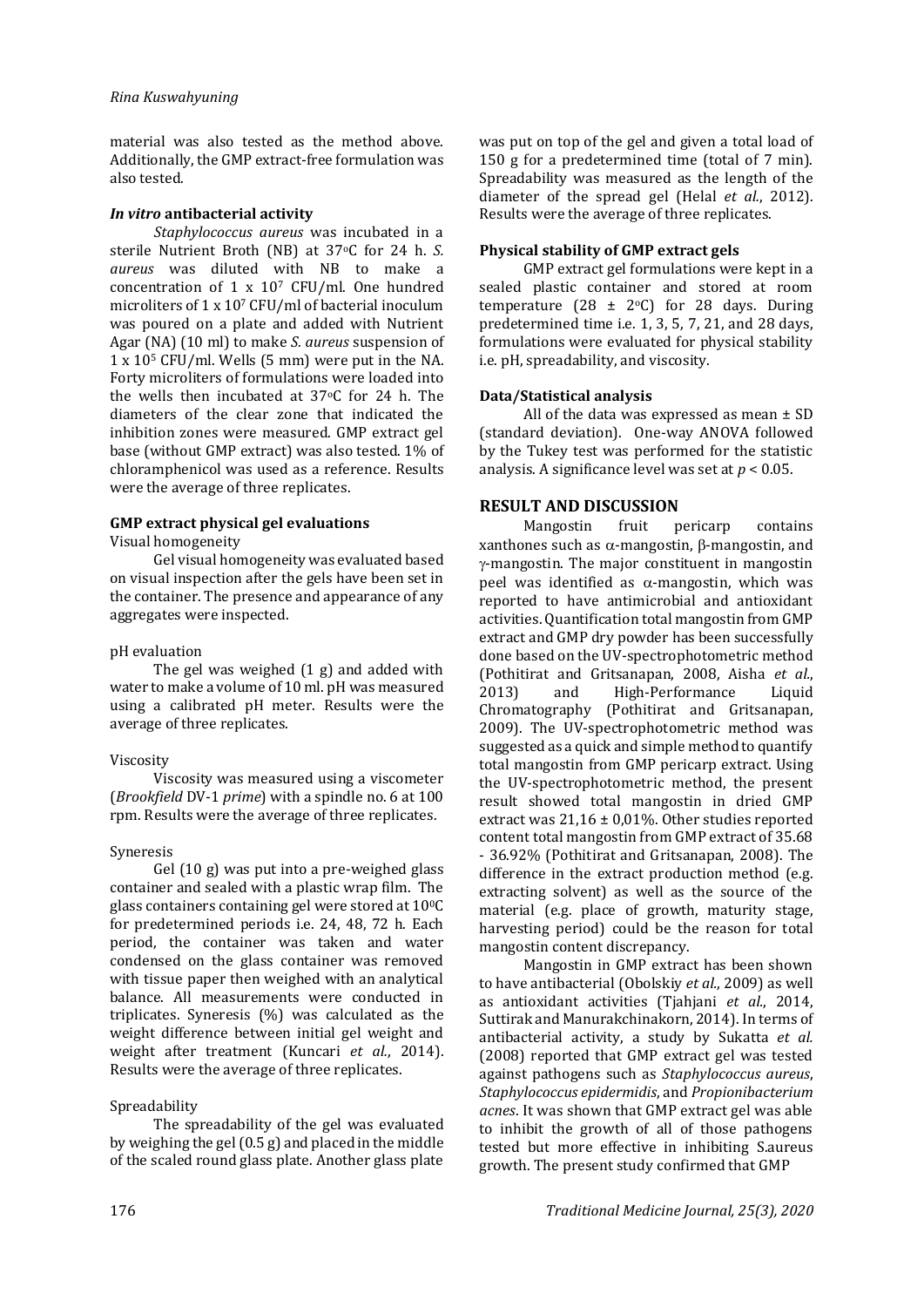| <b>Formulation</b> | <b>Visual</b><br>appearance/<br>homogeneity | <b>Viscosity (mPas)</b> | pH              | Spreadability (cm) |
|--------------------|---------------------------------------------|-------------------------|-----------------|--------------------|
| F <sub>1</sub>     | Homogeneous                                 | $3343,33 \pm 100,17$    | $5,25 \pm 0,19$ | $6.42 \pm 0.33$    |
| F <sub>2</sub>     | Homogeneous                                 | $3226,67 \pm 109,70$    | $5,30 \pm 0,26$ | $6.22 \pm 0.88$    |
| F3                 | Homogeneous                                 | $3636,67 \pm 232,45$    | $5,2 \pm 0,06$  | $6.03 \pm 0.25$    |
| F4                 | Homogeneous                                 | $2803,33 \pm 89,63$     | $5,07 \pm 0,02$ | $6.82 \pm 0.28$    |

Table II. GMP extract gels characteristics

extract showed S.aureus antibacterial activity with an average inhibition diameter zone of  $14 \pm 1$  mm. A major constituent in GMP extract, i.e.  $\alpha$ mangostin, has also been reported to inhibit *S.aureus* (Al-Massarani *et al.*, 2013).

Evaluation of antioxidant activity from botanical extract can be evaluated based on several methods including DPPH radical scavenging activity. It is based on antioxidant activity to donate a hydrogen atom to capture radical DPPH (Suttirak and Manurakchinakorn, 2014). Sukatta *et al.*(2013) reported that radical DPPH antioxidative activity of the pericarp of mangosteen fruit was related to  $\alpha$ -mangostin and  $\gamma$ -mangostin. Dried GMP extract used in this study was extracted using 70% ethanol and showed IC<sub>50</sub> (concentration which shows 50% radical DPPH scavenging activity) of  $14.94 \pm 0.26$  µg/mL. This IC<sub>50</sub> value was lower than that of reported by Tjahjani *et al.* (2014) who reported an IC50 of 6.56 **±** 0.31 µg/mL of GMP ethanolic extract, possibly because of the difference in extract material source and or harvesting time.

To develop topical GMP extract gel formulations, vehicle composition needs to be carefully considered. Some studies reported the use of Na CMC as a gelling agent with a concentration of 0.5-2% (Verma *et al.*, 2013) and 2- 3% (Shukr and Metwally, 2013). It is of interest to note that those studies consisted of drugs, Na CMC, PG, and water. The discrepancy gel physical properties, as well as drug release in each of these two studies, were related to Na CMC and PG concentration.

In this study, Na CMC was used at a fixed concentration i.e. 2% since the preliminary experiment showed that at this concentration it produced GMP extract gel with desired viscosity. The study investigated GMP extract loaded gels differing in PG content i.e. 0-40% and its effects on GMP extract gel physicochemical characteristics as and antimicrobial activity. PG is one of the most popular components in topically applied product functioning for example as emollient, humectant, and co-solvent. In gel formulations studies, PG was included in formulations in varying concentrations ranging from 1-20 (Patel *et al.*, 2011, Jambaninj *et al.*, 2012, Helal *et al.*, 2012). Other studies also reported at higher PG concentrations i.e. 70% (Diez-Sales *et al.*, 2005).

Evaluation gel physicochemical properties i.e. visual inspection, viscosity, pH, and spreadability resulted in data presented in Table II. Assessment of these formulation characteristics is necessary for relation to product quality. All of the gels showed a browny color and visually homogeneous. The pH of all formulations was similar (p>0.05) showing average value between 5.07–5.30. A topical product is usually required to have a pH around 4.5-6.5 which is suitable for skin application (Shukr and Metwally, 2013). In terms of viscosity, the gels had an average viscosity range of 2803.33 – 3636.67 mPas. PG content of 10 and 20% did not significantly cause changes in the viscosity (p>0.05) compared with gel without PG. However, a significantly reduced viscosity was observed with 40% PG content (p<0.05). This result is in agreement with Arellano *et al.* (1999) who found that PG concentration in the gel up to 30% did not result in significant changes in viscosity. Gel viscosity was decreased when PG concentration in the gel higher than 30%. Although PG concentration influenced gel's viscosity, the spreadabilities of GMP extract gels were not statistically different among formulations (p>0.05) showing an average spreadability value of 6.03- 6.82 cm. This spreadability is higher than that of reported for fluconazole gel i.e. 3-5 cm (Helal *et al.*, 2012). Figure 1 presents the syneresis of the GMP extract gels. All of the formulations showed higher weight loss after 72 h. The average weight loss of F1, F2, F3, and F4 were 3.37, 1.95, 1.17, and 0.37%, respectively. Increasing PG content in the gels significantly reduced syneresis (p<0.05).

The antimicrobial activity of GMP extract formulations was tested against S.aureus. The result is presented in Table III. *S.aureus* is a grampositive bacteria that causes superficial skin infection (Daum, 2007). GMP extract formulations showed inhibition activity on *S. aureus*. The average diameter inhibition of F1, F2, F3, and F4 was 11.66, 13.33, 13, and 12.33 mm, respectively,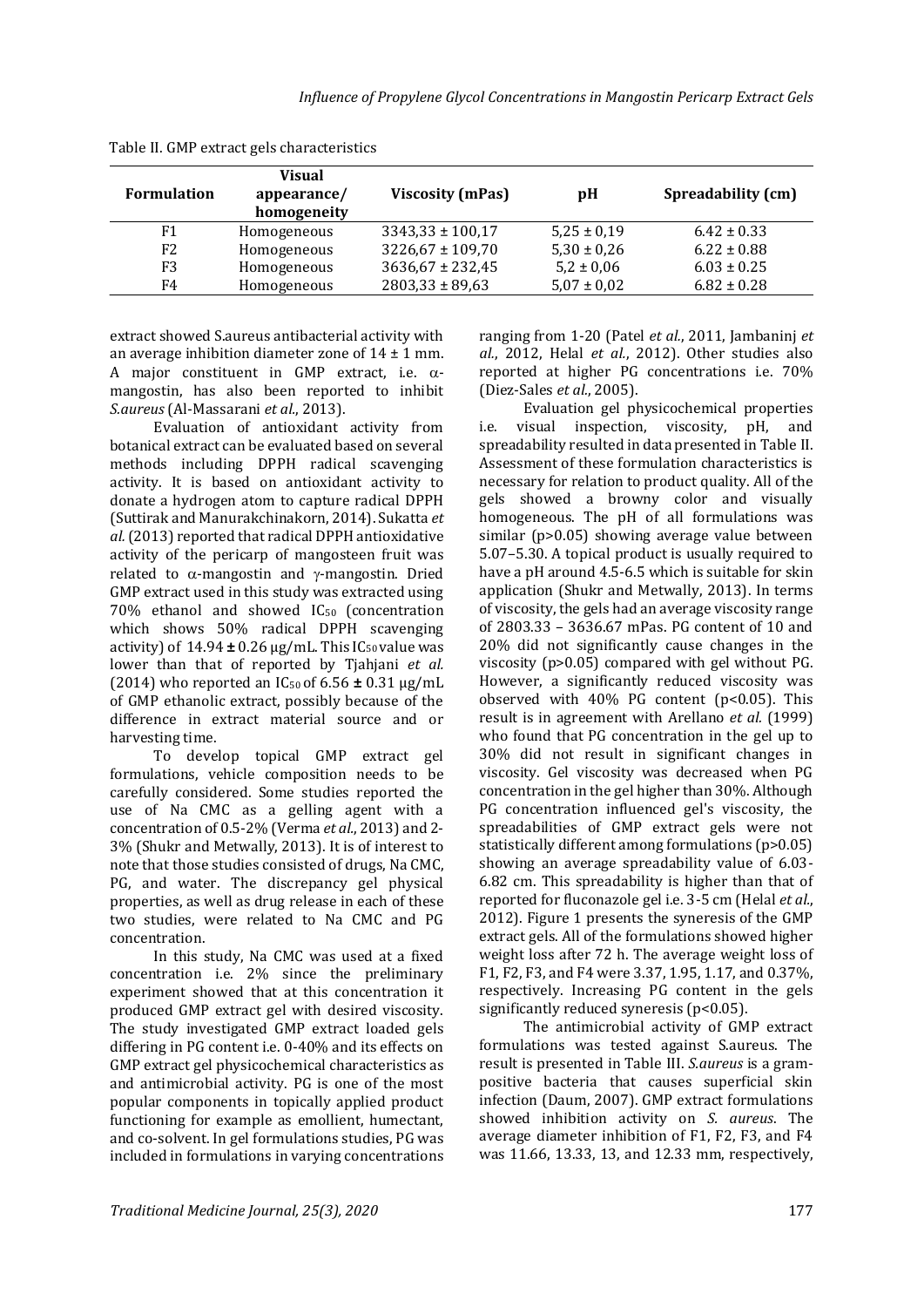

Figure 1. Syneresis of the GMP extract gels

Table III. In vitro antibacterial activity against S.aureus of GMP extract gels (F1-F4) and GMP extract formulations without CMC Na (FWG1-FWG4)

| <b>Formulation</b>   | Inhibition diameter (mm) |  |  |
|----------------------|--------------------------|--|--|
| F1                   | $11.66 \pm 0.57$         |  |  |
| F <sub>2</sub>       | $13.33 \pm 0.57$         |  |  |
| F <sub>3</sub>       | $13.00 \pm 2.00$         |  |  |
| F4                   | $12.33 \pm 0.58$         |  |  |
| Gel Base             |                          |  |  |
| Chloramphenicol (1%) | $38.67 \pm 1.15$         |  |  |
| FWG1                 | $14.00 \pm 1.00$         |  |  |
| FWG <sub>2</sub>     | $13.66 \pm 0.57$         |  |  |
| FWG3                 | $13.00 \pm 0.53$         |  |  |
| FWG4                 | $14.66 \pm 0.57$         |  |  |

whereas that of the gel base did not show any inhibition. The concentration of PG content in the gels did not significantly affect the inhibitory activity against *S. aureus* (p>0.05). Formulations with PG addition i.e. F2, F3, and F4 produced similar S.aureus zone inhibition compared to gel without PG (F1). *In vitro* antimicrobial activity is related to the extent of drug release. The good antimicrobial activity is correlated with high drug release (Shahin *et al.*, 2011). Since GMP extract concentration in all gels was kept constant, the difference PG content in the gel was the main factor that affected the antimicrobial activity of the GMP extract gels. PG has been reported to influence drug solubility as well as vehicle viscosity. Thus difference PG content in GMP extract gels might cause changes not only in drug solubility but also in vehicle viscosity. PG influence on GMP extract solubility in the formulations is difficult to be justified as it was not measured in this study. In terms of viscosity, even though 40% PG in GMP extract gel caused significantly reduced viscosity but its antibacterial activity was similar compared

with all other gels. Drug diffusivity in the formulations may be more related to the microviscosity of the vehicle rather than its macroviscosity (Diez-Sales *et al.*, 2005). Since gel viscosity might also be affected by the presence of gelling agent, to eliminate gelling agents influence, more tests on antimicrobial activity against *S.aureus* were also done using GMP extract formulations produced without gelling agent addition. The results demonstrated a relatively similar *S.aureus* inhibition zone from all formulas without a gelling agent. However, Formulation FWG1 had a significantly higher *S.aureus* inhibition zone compared to formulation F1. It suggested that the presence of gelling agent CMC-Na in F1 was responsible for the reduction of antimicrobial activity. Interestingly, FWG2, FWG3, and FWG4 demonstrated similar *S.aureus* inhibition zones. Further study is needed to evaluate GMP extract solubility as well as vehicle viscosity due to PG concentrations.

The developed GMP extract gels were also tested for their functional antioxidant activity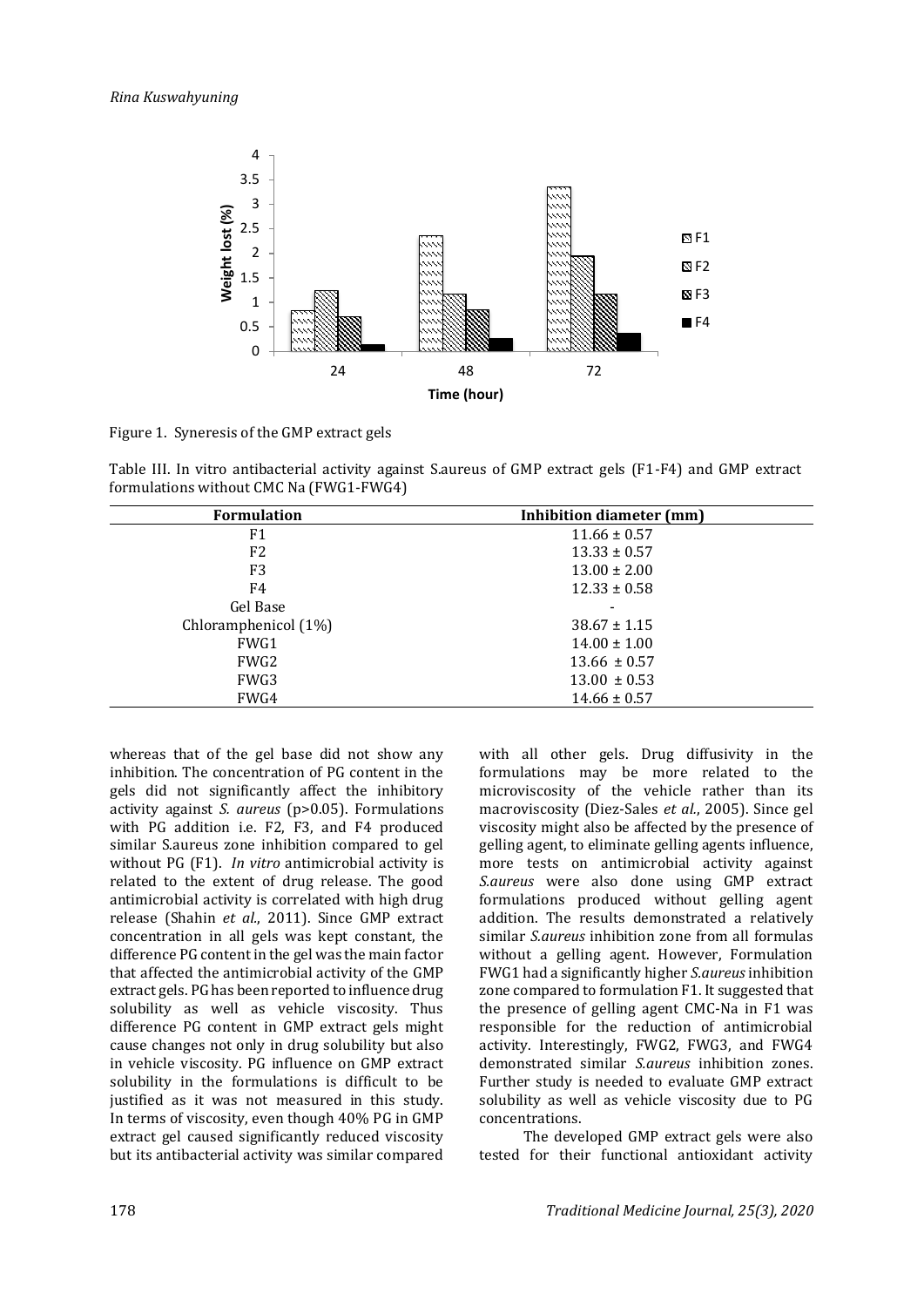

Figure 2. The radical DPPH scavenging activity of **(A)** GMP extract and gel bases (free of GMP extract); **(B)** GMP extract gels



Figure 3. The viscosity of the GMP extract gels when stored at room temperature for 28 days



Figure 4. Spreadability of the GMP extract gels when stored at room temperature for 28 days

based on radical DPPH scavenging activity. It has been shown as a valuable tool to confirm if the formulation has antioxidant activity. Antioxidant activity evaluation based on the DPPH method has been suggested as a suitable method for formulations containing natural products which usually consists of a complex polyphenolic mixture compound (Fonseca *et al.*, 2011). The adequacy of the DPPH scavenging method to assess the

functional antioxidant activity of GMP extract gel was first tested. Each of the formulations without GMP extract addition (each of gel base) showed no significant influence on DPPH scavenging activity (Figure 2). It suggested that components of gel formulations did not interfere with the DPPH scavenging assay confirming the application of the radical DPPH scavenging method for evaluating antioxidant activity in the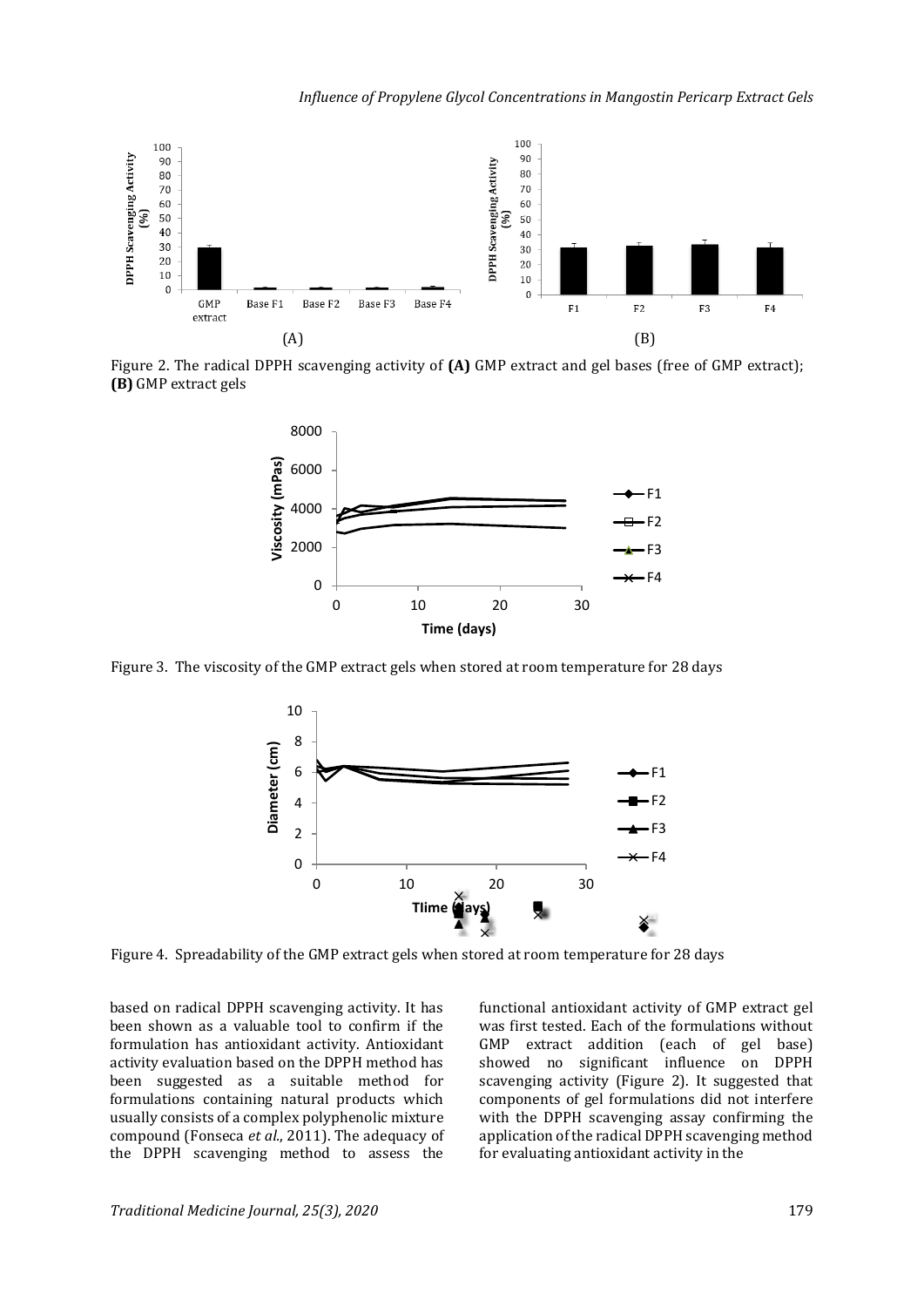formulations. GMP extract demonstrated radical DPPH scavenging activity of  $29.31 \pm 2.31\%$ . Compared to the same final concentration in the reaction medium, all of the formulations resulted in similar radical scavenging activity (p>0.05) of 31.43 – 33.25%, which suggests that antioxidant activity was maintained in all of GMP extract gels.

A preliminary stability study is usually<br>ted during the early formulation evaluated during the early formulation development process to detect any instability that might occur. Physical gel stability was evaluated at room temperature storage for a period of 28 days. The changes in viscosity of the formulations during 28 days of storage at room temperature are shown in Figure 3. All of the formulations showed a significant increase in viscosity after being stored for 28 days ( $p<0.05$ ) showing average viscosity value of 4173, 4406, 4426, and 3006 mPas for F1, F2, F3, and F4, respectively. There was a marked difference in the extent of the percentage increase of viscosity. Formulation F4, which had the highest content of PG, showed the lowest increase of viscosity. This result is consistent with the lowest syneresis shown from F4. In terms of pH, after 28 days of storage, F1, F2, F3, and F4 showed average pH values of 5.50, 5.02, 5.41, and 6.06, respectively. Even though there were relatively slight changes in pH values, all of the pHs of the formulations were still within a suitable pH for topical application. Spreadability values were only slightly decreased within 28 days of observation.

#### **CONCLUSION**

GMP extract gels formulated with variation in PG concentrations influenced physical gel characteristics differently. Spreadability and pH of the formulations were similar, however, viscosity was significantly decreased in GMP extract gel containing 40% PG. Interestingly, the antibacterial activity of all GMP extract gels against *S.aureus* was relatively the same. All GMP extract gels also showed antioxidant activity tested based on radical DPPH scavenging activity. Following storage at room temperature for four weeks, all GMP extract gels had unchanged spreadability and pH value but significantly changed in viscosity and syneresis. PG concentration of 40% produced significantly reduced syneresis and viscosity changes in GMP extract gel stored at room temperature for four weeks.

#### **ACKNOWLEDGMENT**

The authors wish to thank the Faculty of Pharmacy, Universitas Gadjah Mada, for the research grant "Hibah Penunjang Penelitian Dasar

2017". Some of the data was used by Joselin Eka Putri and Meiliana to obtain their academic degree.

## **REFERENCES**

- Aisha, A. F., Abu-Salah, K. M., Ismail, Z. & Majid, A., 2013, Determination of total xanthones in garcinia mangostana fruit rind extracts by ultraviolet (uv) spectrophotometry. *J Med Plants Res,* 7**,** 29-35.
- Al-Massarani, S. M., El Gamal, A. A., Al-Musayeib, N. M., Mothana, R. A., Basudan, O. A., Al-Rehaily, A. J., Farag, M., Assaf, M. H., El Tahir, K. H. & Maes, L., 2013, Phytochemical, antimicrobial and antiprotozoal evaluation of garcinia mangostana pericarp and  $\alpha$ -mangostin, its major xanthone derivative. *Molecules,* 18**,** 10599-10608.
- Arellano, A., Santoyo, S., Martın, C. & Ygartua, P., 1999, Influence of propylene glycol and isopropyl myristate on the *in vitro* percutaneous penetration of diclofenac sodium from carbopol gels. *Eur J Pharm Sci,* 7**,** 129-135.
- Daum, R. S., 2007, Skin and soft-tissue infections caused by methicillin-resistant staphylococcus aureus. *N Engl J Med,* 357**,** 380-390.
- Diez-Sales, O., Garrigues, T., Herraez, J., Belda, R., Martin-Villodre, A. & Herraez, M., 2005, *In vitro* percutaneous penetration of acyclovir from solvent systems and carbopol 971-p hydrogels: Influence of propylene glycol. *J Pharm Sci,* 94**,** 1039-1047.
- Fonseca, Y. M., Catini, C. D., Vicentini, F. T., Cardoso, J. C., Junior, R. L. C. D. A. & Fonseca, M. J. V., 2011, Efficacy of marigold extract-loaded formulations against uv-induced oxidative stress. *J Pharm Sci,* 100**,** 2182-2193.
- Ghorpade, V., Mali, K., Dias, R. & Karande, P., 2012, Carbopol and sodium carboxymethylcellulose based methylsulfonylmethane gels for treatment of osteoarthritis: In-vitro and in-vivo evaluation. *Ind J Pharm Edu Res,* 46**,** 235.
- Güngör, S. & Bergişadi, N., 2004, Effect of penetration enhancers on *in vitro* percutaneous penetration of nimesulide through rat skin. *Pharmazie,* 59**,** 39-41.
- Helal, D. A., El-Rhman, D. A., Abdel-Halim, S. A. & El-Nabarawi, M. A., 2012, Formulation and evaluation of fluconazole topical gel. *Int J Pharm Pharm Sci,* 4**,** 176-183.
- Jambaninj, D., Sulaiman, S. a. S., Gillani, S. W., Davaasuren, T., Erdenetsetseg, G. & Dungerdorj, D., 2012, Technological study of preparing gel from semi-solid extract of